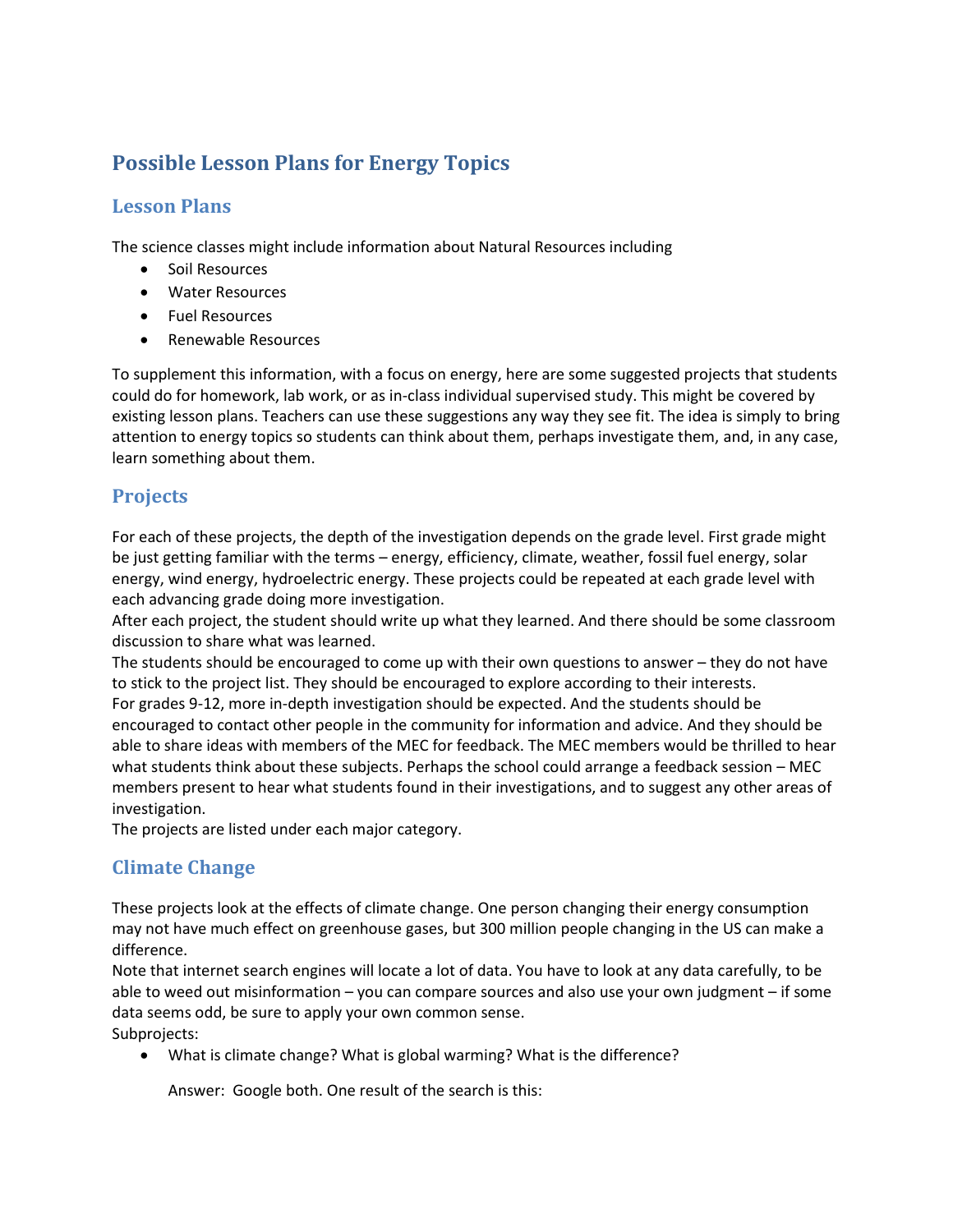[https://www.usgs.gov/faqs/what-difference-between-global-warming-and-climate-change-](about:blank#qt-news_science_products)[1?qt-news\\_science\\_products=0#qt-news\\_science\\_products](about:blank#qt-news_science_products)

• How will climate change affect you?

Answer: Google "effects of climate change". Note that there are economic impacts, changes to farming, changes to animal habitat. You can look at what might affect you – changes over time to what trees can survive as wood pests migrate here from warmer parts of the country. How about changes to dirt roads in Mason – as winters get warmer, we have longer or multiple mud seasons. Does climate change likely result in a wetter or drier New Hampshire.

• Have your parents noticed any changes in climate since childhood?

Answer: Interview your parents and grandparents.

• Describe climate change in terms of changes in storms, drought, cold snaps, heat waves.

Answer: Google climate change for this data. One example is this web site:

[https://climate.nasa.gov/news/2881/earths-freshwater-future-extremes-of-flood-and-drought/](about:blank)

You can also look at how climate change affects the jet stream and what that means for climate in New England.

• How is climate change affecting the arctic regions? Look at permafrost, sea ice, land ice.

Answer: Google climate change and arctic. There is a lot of data about permafrost and ice in the Arctic and Antarctic regions. Here is an example web site: https://en.wikipedia.org/wiki/Climate change in the Arctic

• How is climate change affecting the US in terms of sea level rise?

Answer: Google sea level rise. A web site that appears is:

[https://oceanservice.noaa.gov/facts/sealevel.html](about:blank)

• How is climate change affecting the rest of the world in terms of sea level rise (Pacific islands, Europe)?

Answer: Continue googling as the previous question but look more specifically at areas in other parts of the world.

• How are rising global temperatures affecting the Middle East, Asia, Central America, South America, Europe?

Answer: Google global temperature, and find sites like this: [https://climate.nasa.gov/vital-signs/global-temperature/](about:blank)

• How are rising global temperatures affecting North America, include the effect on farming?

Answer: Google global temperature and find information like this: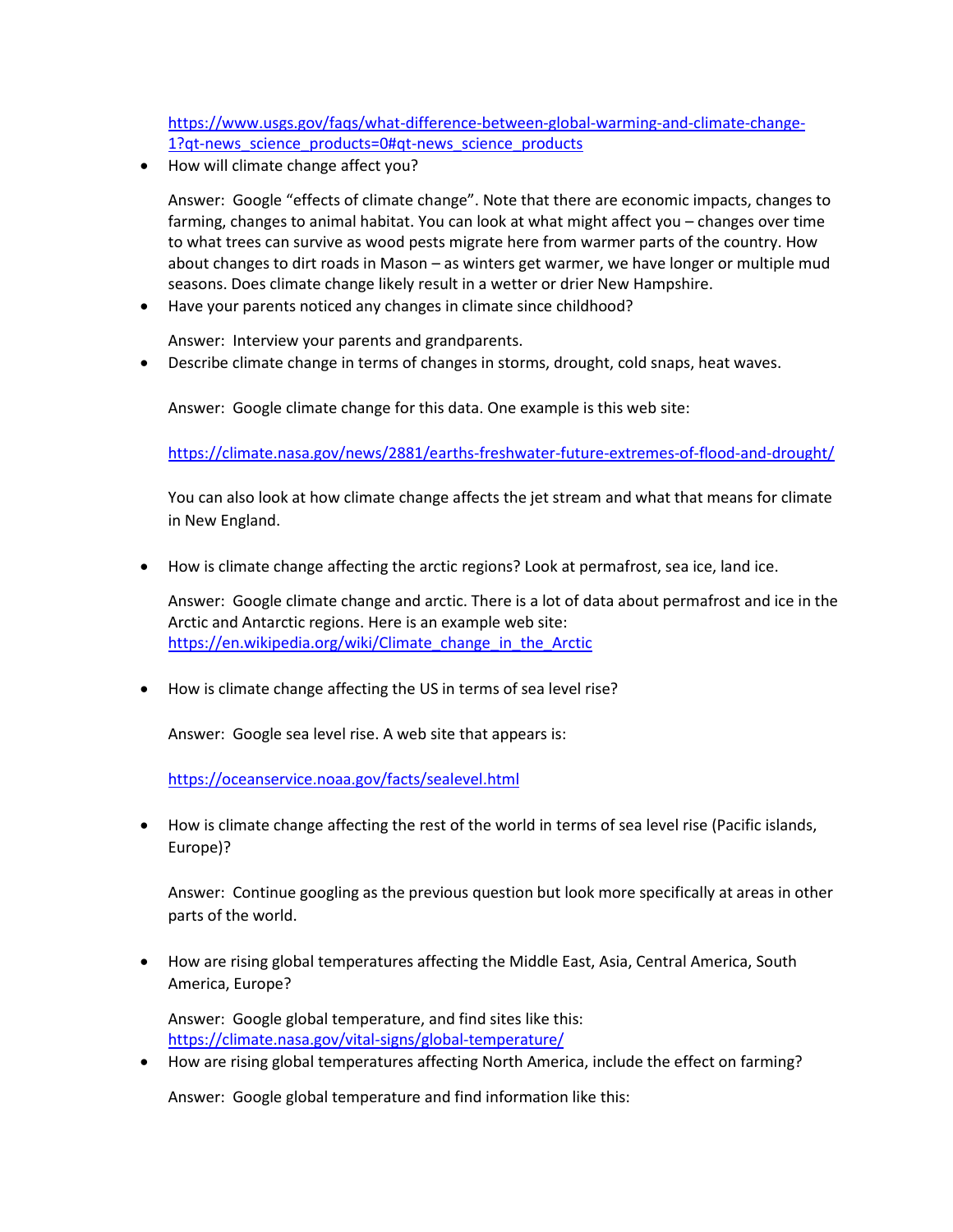[https://www.epa.gov/arc-x/implications-climate-change](about:blank)

[https://19january2017snapshot.epa.gov/climate-impacts/climate-impacts-agriculture-and-food](about:blank)[supply\\_.html](about:blank)

• How does global warming affect energy consumption? Less need for heat in the winter, more need for A/C in the summer – for Mason? What about other parts of the country?

Answer: Google search this topic. Also, what does your house use for heating in the winter and cooling in the summer. Interview your parents about energy consumption over the years – what changes have been happening with heating and cooling bills?

## **Energy Efficiency and Conservation**

We can build more power plants and increase the production of greenhouse gases, or we can reduce our energy costs by improving efficiency and doing conservation, with the added benefit of reducing the environmental impact of power generation.

Conversion from fossil fuels to renewable energy is important as well, especially as the cost of renewables and improving technology also makes this conversion more cost effective. Subprojects:

• Where does energy come from, list the sources and percent, and CO2 contribution?

Answer: Google search energy sources, for sites like this: [https://www.eia.gov/energyexplained/what-is-energy/sources-of-energy.php](about:blank)

• Where is energy used (home heating, home cooling, lighting, transportation, industry)?

Answer: Google search home energy usage, for sites like this:

[https://www.eia.gov/energyexplained/use-of-energy/homes.php](about:blank)

• How does better insulation affect energy usage?

Answer: Google search for home insulation. You can explore many aspects of home construction as well. Here is an example web site: [https://www.energy.gov/energysaver/weatherize/insulation/where-insulate-home](about:blank)

• How does teleworking affect energy usage?

Answer: Google search for telework and work-from-home. You can find sites like this:

[https://therevelator.org/telework-environmental-benefits/](about:blank)

But also, how would working from home affect your household – this includes doing remote classes if schools schedules are limited by the pandemic. What about your parents, neighbors – do they or can they work from home. Are their working schedules impacted by the pandemic, so they commute less?

• What things can you do to affect energy usage at home?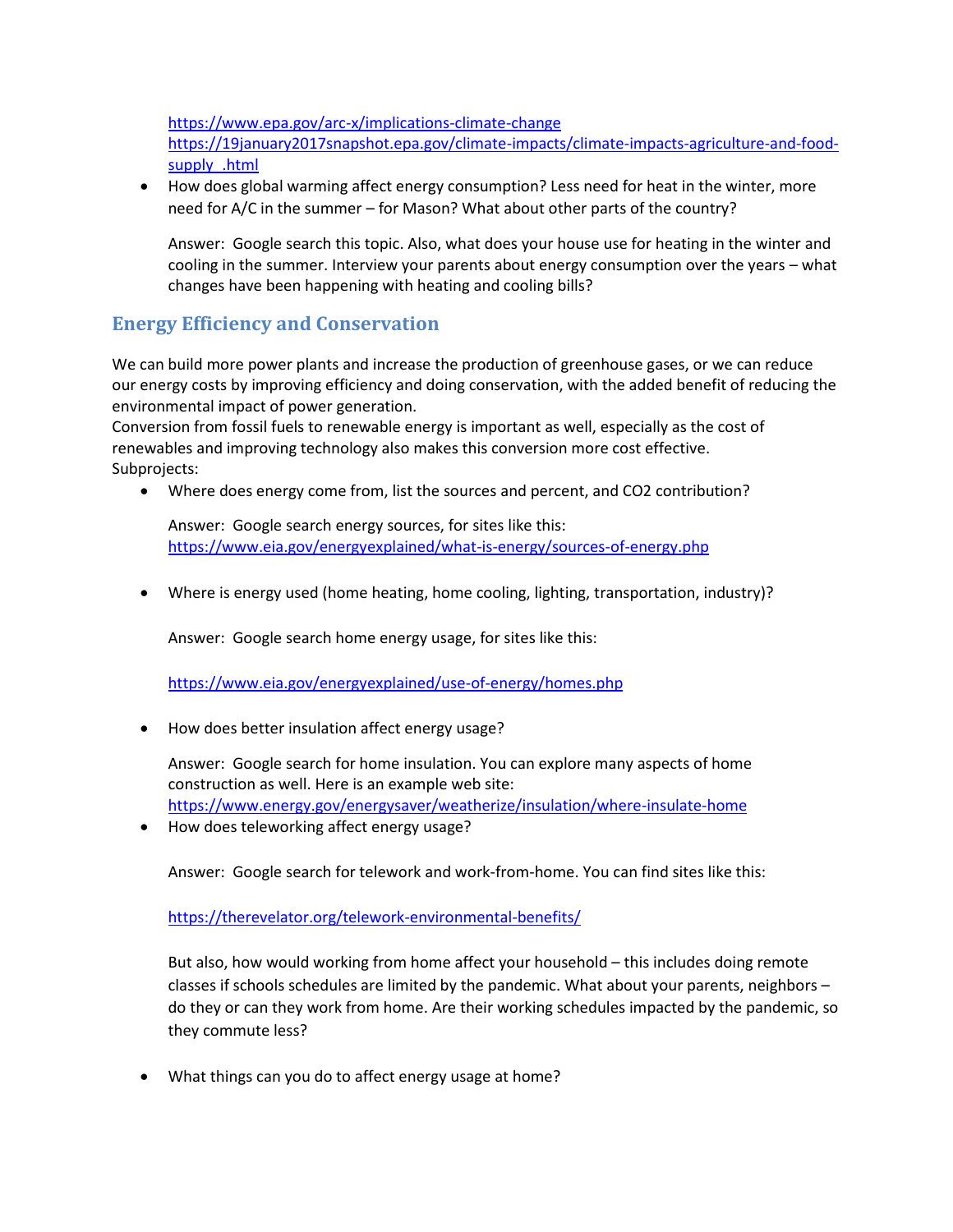Answer: Look at heating, cooling, lights. What kind of lights do you have – incandescent, compact fluorescent, LED? Any outside lights that perhaps should be on a motion detector rather than being on all the time?

What about insulation of heating ducts, hot water pipes?

• If you change one light bulb that is on for 4 hours a day from incandescent to LED, how much energy is saved per year?

Answer: For a 100w bulb, incandescent is 100 \* 4 \* 365 \* 0.19 \$/kwh = \$27.74 / year, LED is 16 \* 4 \* 365 \* 0.19 \$/kwh = \$4.44 / year. Then factor in the lifespan of each – incandescent bulbs average 1000 hours, LED 25000 hours. The cost of the bulbs varies a lot, but the current cost appears to be similar.

• If you spend \$x on improvements, what is the payback time, i.e., is it worth making the improvements?

Answer: This is a math question. You just need to know how much is the initial cost, how much you would save per year, and you can calculate the payback time. After the payback time, your energy cost goes down. You can complicate the answer by factoring in interest rates and energy rebates.

• Investigate light bulb choices and energy cost.

Answer: Here is a website that compares light bulbs, assuming 15 cents/kwh. Note that electricity in Mason may be slightly more expensive. [https://blog.arcadia.com/led-vs-regular-lightbulbs-do-they-really-make-a-difference/](about:blank)

• Investigate air conditioning choices and energy cost. Look at choices around the world .

Answer: Google search for air conditioning.

Here is a web site:

[https://en.wikipedia.org/wiki/Air\\_conditioning](about:blank)

Dry climates can use evaporative coolers. Humid climates need dehumidification and more expensive types of air conditioning.

Look at the increasing demand for air-conditioning across the world, especially as the climate warms.

• Investigate home heating choices and energy cost.

Answer: Google search for home heating. Look at choices in New Hampshire – oil, natural gas, propane, solar, geothermal, wood pellets, firewood, electricity – look at the cost of each, both for installation of the heating systems and for long term use, fuel cost and maintenance.

• Investigate transportation choices and energy cost.

Answer: Google search transportation and look at transportation by automobile, bus, truck, train, ship, airplane – look at it in terms of personal transportation and commercial transportation. Look at the fuels used for each – gasoline, diesel, electricity, aviation fuel.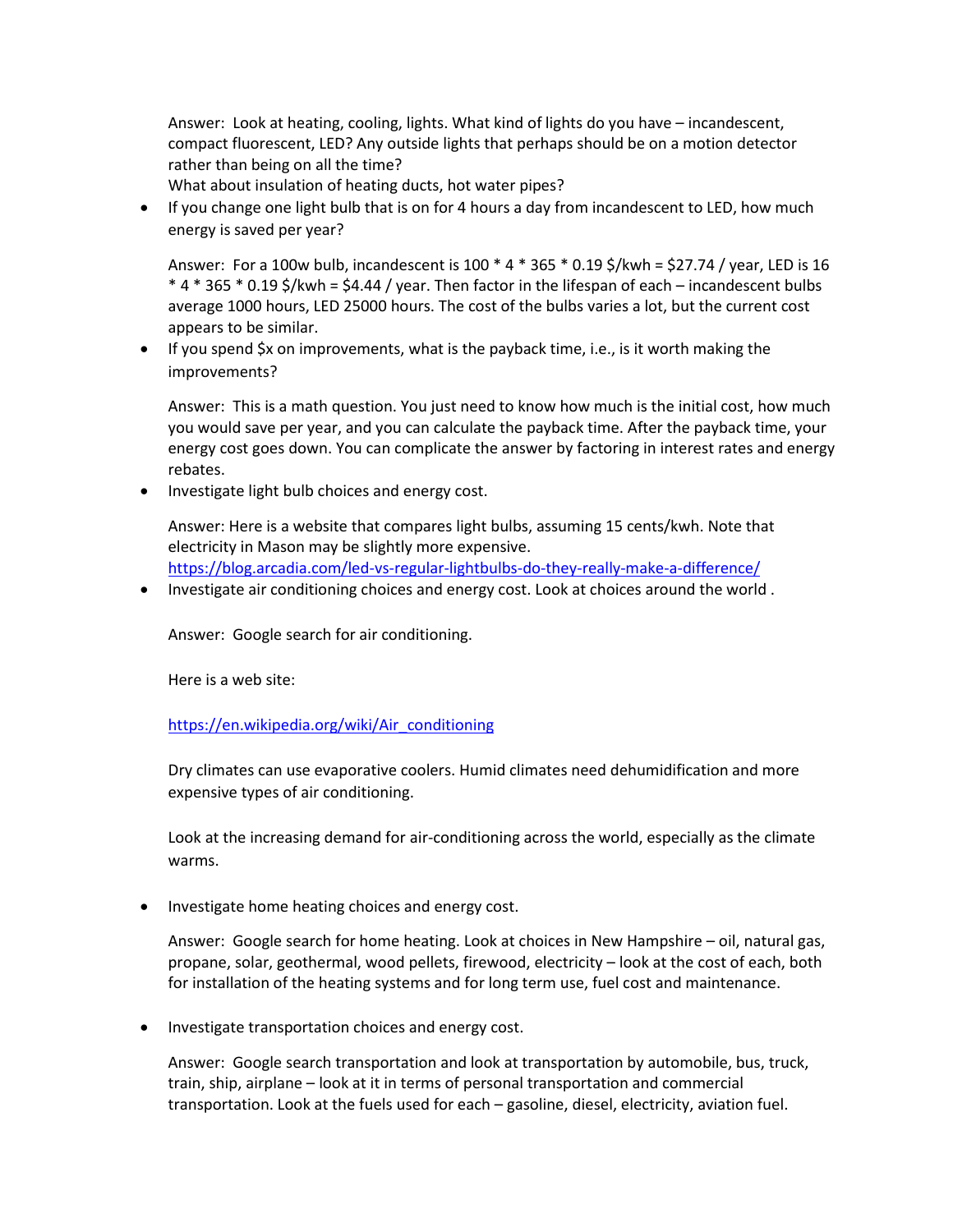• Most motor vehicle runs on gasoline or diesel. What will you be using in 10 years?

Answer: There are statistics that show increasing adoption of electric vehicles. Can you make any sense of the many different opinions? Can you project what it will look like in 10 years, 20 years?

• How does wind energy work, how do you make it work when the wind isn't blowing?

Answer: Google search wind energy. You will find a lot of data including pros and cons. One of the cons is that when the wind stops blowing, you get no energy – or do you – if you pair wind turbines with battery storage, do you get a more viable source of energy?

• How does solar energy work, how do you make it work when the sun is not shining?

Answer: Google search solar energy. Look for forthcoming solar cell improvements that increase efficiency especially in low light conditions. Look at how solar can be combined with battery storage to provide reliable power.

Look for electric grid improvements that come from using batteries to even out energy usage to avoid ramping up and down power plants to adjust to demand.

• Where does electricity come from now? Where will it come from in 10 years, 20 years?

Answer: Google search for electricity source. You can find sites like this:

[https://www.eia.gov/tools/faqs/faq.php?id=427&t=3](about:blank)

which gives utility-scale electricity generation statistics.

And this:

[https://afdc.energy.gov/fuels/electricity\\_production.html](about:blank)

Look at projections for coal, gas, nuclear, solar, wind, hydroelectric.

• Which is easier, do home energy improvements, or build a new power plant to generate the power needed? List the pros and cons of each.

Answer: Look at the cost of building a new power plant. Look at the cost of doing home improvements to reduce energy usage. Note that utilities offer energy rebates for more energy efficient appliances and lighting – is it worth it for utilities to pay customers to reduce energy usage rather than just build another power plant?

• Cost is one thing, convenience is another, why conserve energy at all? How fast is energy consumption worldwide increasing and is it possible to keep up by just building new power plants?

Answer: What do you think, based on what you have learned about energy?

• Would you want to live next to a power plant? How about a pipeline? How about next to high voltage power lines?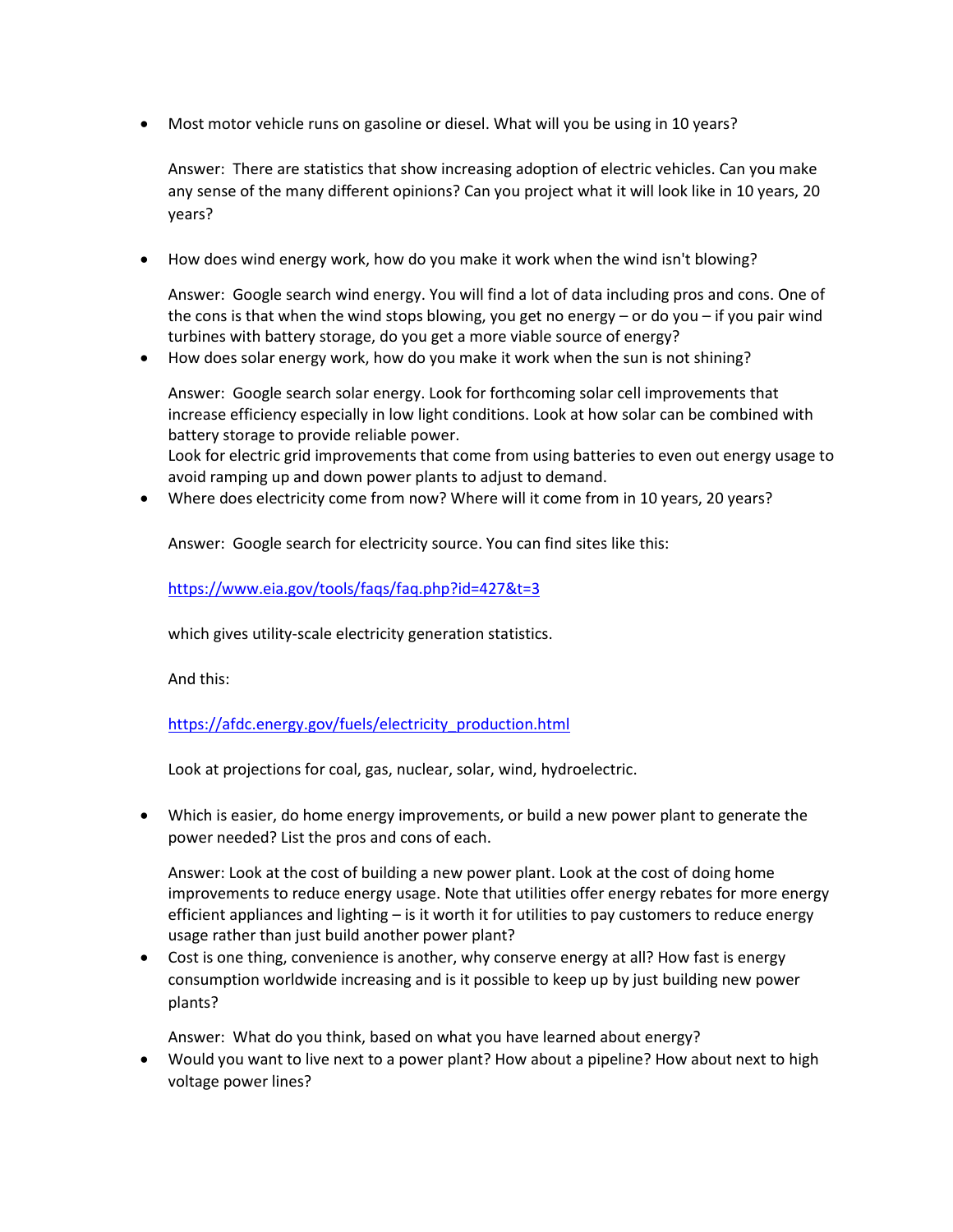Answer: Google search power plants and environmental impact. Find out about the 'stop the pipeline' effort in New Hampshire a few years ago.

### **Energy Sources**

For each of these projects, students should look at the impact of each energy source across the natural resources. For example, how does coal mining or natural gas extraction affect water quality in the local areas, including rivers and lakes. And how much CO2 is emitted as a result. Or, for example, what is the impact on water of oil and gas fracking?

Subprojects:

• When you turn on a light, where is the electricity coming from – diagram it out – at each step, show the environmental impact.

For example, a coal-fired power plant is converting buried coal into electricity. The coal is mined which takes energy, the mining has environmental impact, then gets transported to the power plant, using energy to do so. Then the coal is burned to generate steam to run steam turbines which rotate a generator which produces the electricity, producing air pollution, CO2 emissions. Then the electricity flows along power lines to local power stations and transformers and finally into your house to the light bulb. There are power losses along the way due to resistance in power lines and the losses as power goes through a transformer.

Answer: Google what you need to research this in detail. Compare results with others to refine and expand your ideas and knowledge. Consider that you use energy, everyone uses energy, there is an impact on you and your environment in the future for the energy choices you make every day.

• Repeat this analysis for each type of energy source – coal, natural gas, nuclear, hydroelectric, solar, wind. Detail the steps along the process and get an idea of the true cost.

For example, solar should include the cost and manufacture of solar panels. Nuclear should include the cost of fuel, the impact of mining for uranium, and the cost of dealing with nuclear waste, but recognizing the lack of CO2 and smokestack pollutants. Hydroelectric should show the impact to the environment of building dams needed. Wind should show the impact of windmills on the environment. Natural gas should include the burn off of waste gases from wells and methane emissions and impact of pipeline leaks.

Answer: Continue the investigations and research.

• How 'green' is coal as an energy source? How much coal is used worldwide? How much coal is left? Repeat for natural gas, nuclear, hydroelectric, solar, wind.

Answer: Google green energy and learn about each source of energy. Look at projections to get an idea how much of each type of fuel remains and how long will it last. Factor in the environmental effects of current energy usage.

• Currently, transportation uses primarily fossil fuels. Show what transportation uses, for automobiles, trucks, buses, trains, ships, airplanes. What changes do you expect for transportation over the next 10 years, 20 years?

Answer: Google search transportation trends. What changes could be expected for airplane transportation?